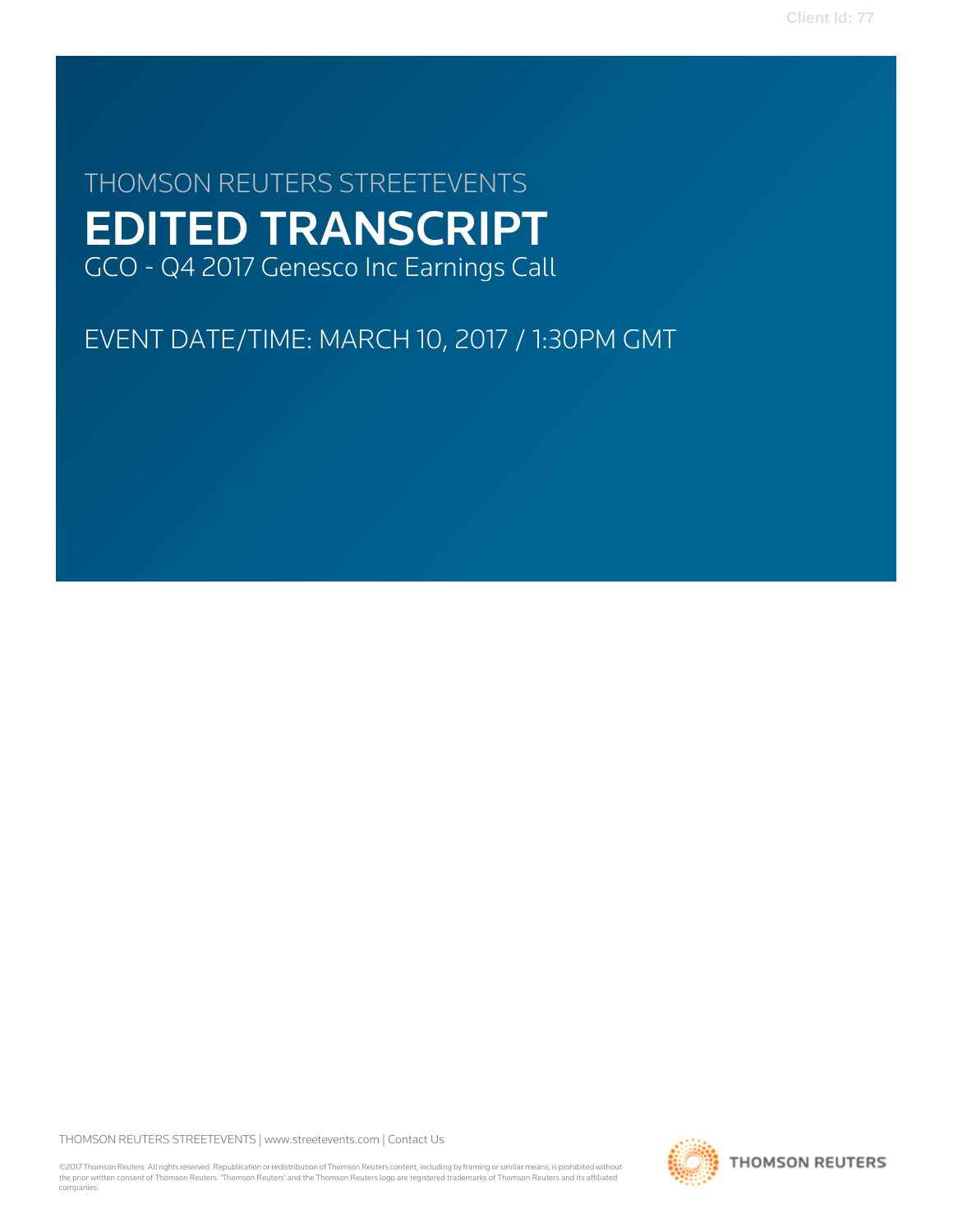### **CORPORATE PARTICIPANTS**

**[Bob Dennis](#page-1-0)** Genesco Inc. - Chairman, President & CEO **[Mimi Vaughn](#page-3-0)** Genesco Inc. - SVP, Finance & CFO

### **CONFERENCE CALL PARTICIPANTS**

**[Jay Sole](#page-8-0)** Morgan Stanley - Analyst **[Pamela Quintilliano](#page-9-0)** SunTrust Robinson Humphrey - Analyst **[Jonathan Komp](#page-10-0)** Robert W. Baird & Company - Analyst **[Laurent Vasilescu](#page-11-0)** Macquarie Research - Analyst **[Mitch Kummetz](#page-12-0)** B. Riley & Co. - Analyst **[Sam Poser](#page-13-0)** Susquehanna Financial Group - Analyst **[Steve Marotta](#page-15-0)** CL King & Associates - Analyst **[Scott Krasik](#page-15-1)** Buckingham Research Group - Analyst

### **PRESENTATION**

#### **Operator**

Good day, everyone, and welcome to the Genesco fourth-quarter fiscal 2017 conference call. Just a reminder, today's call is being recorded.

Participants on the call expect to make forward-looking statements. These statements reflect the participants' expectations as of today, but actual results could be different. Genesco refers you to this morning's earnings release and to the Company's SEC filings, including the most recent 10-Q filing for some of the factors that could cause differences from the expectations reflected in the forward-looking statements made during the call today.

Participants also expect to refer to certain adjusted financial measures during the call. All non-GAAP financial measures referred to in the prepared remarks are reconciled to their GAAP counterpart in the attachment to this morning's press release and in schedules available on the Company's homepage under investor relations.

<span id="page-1-0"></span>I will now turn the call over to Bob Dennis, Genesco's Chairman, President, and Chief Executive Officer. Please go ahead, sir.

### **Bob Dennis** - Genesco Inc. - Chairman, President & CEO

Good morning and thank you for being with us. I am joined today by our Chief Financial Officer, Mimi Vaughn.

Fiscal 2017 adjusted earnings per share were above last year's levels and exceeded our most recent guidance. Adjusted EPS improved to \$4.33 versus \$4.29 a year ago with flat comp for Q4 and a comp decrease of 1% for the year. Nonetheless, it was still a challenging year overall. The strong gross margin and operating recovery at Lids helped offset to some degree the impact of the significant fashion rotation that emerged at Journeys.

Year-over-year operating income was down, but EPS benefited from share repurchases we have made since the end of fiscal 2016 and a lower tax rate. Mimi will walk you through the numbers in a bit, but let me set the stage for where we think we sit right now. The multiple initiatives we undertook to improve Lids' profitability paid dividends throughout the year. This, along with the tailwind from the Cubs' first World Series win since 1908, drove stronger year-over-year results with a large pickup in Q4.

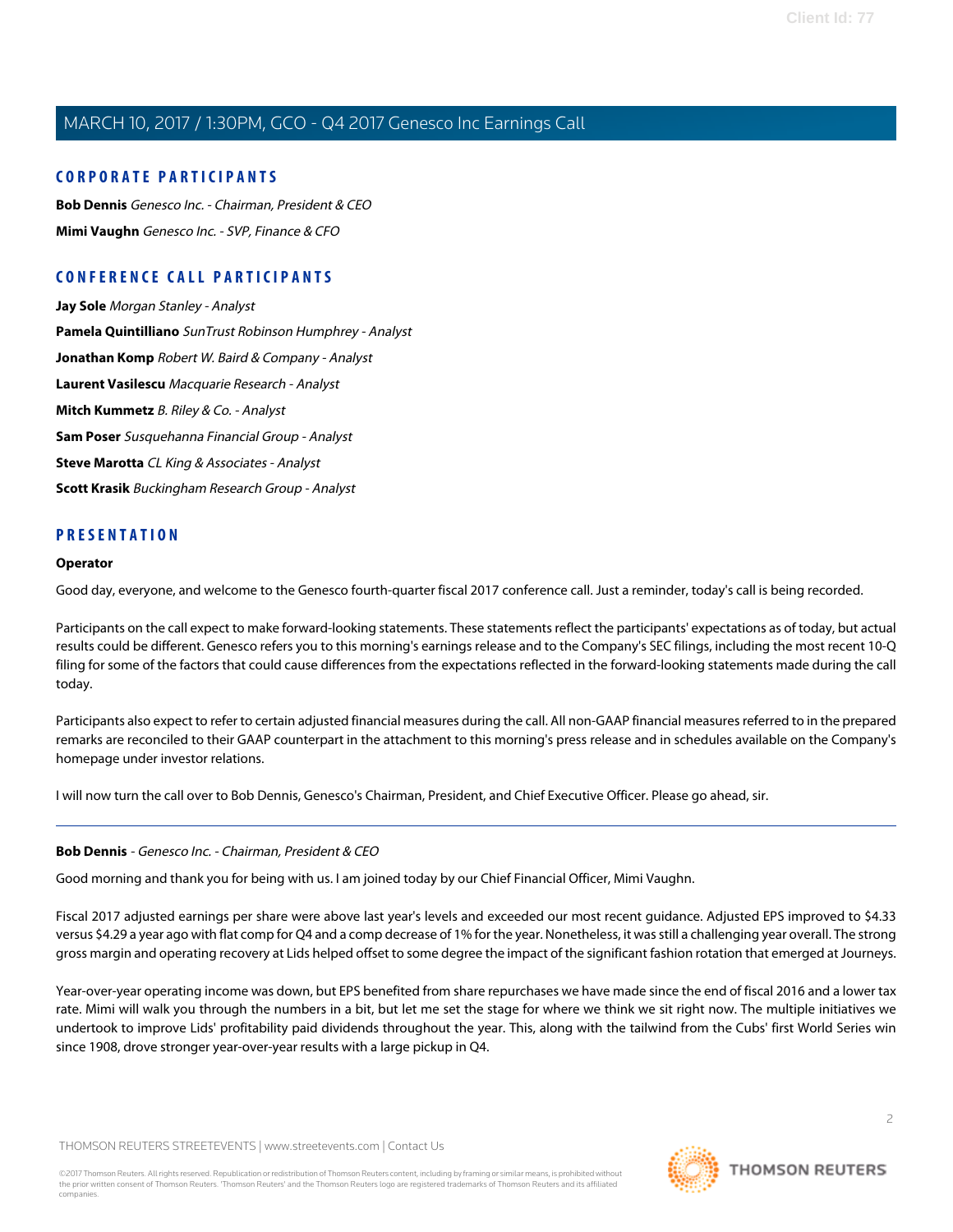With inventories nearly right-sized, several new merchandising practices implemented, direct capabilities expanded, and a strong leadership team in place, we are poised to better reap the benefits of Lids' positioning as the leading omnichannel retailer of licensed sports merchandise. By improving operating income by about \$25 million, we began the process of recapturing the operating margin we have given up in the last few years and will build on that success going forward. Congratulations to the Lids team on its terrific results.

Following two consecutive years of record sales and peak profitability, Journeys results in fiscal 2017 were challenged by the intense fashion rotation that began right as we hit back to school. As we said before, based on over three decades of managing teen fashion, we know that every two to four years the Journeys teen customer is ready for something different and embraces a new fashion direction.

While Journeys had to deftly manage this shift before through several cycles including grunge, urban, and skate, among others, the sharp turn this time was exacerbated by our unusually concentrated positions in a small number of brands. Journeys made good progress adjusting its assortment at the beginning of this year to better reflect current consumer demand, but until Journeys anniversaries the negative comps from last summer, we will continue to face some headwinds given the concentrated position from which we started and the sharp swings we saw our customers make. Simply put, the declining part of the assortment has to level off or at least slow its decline before the rapidly-growing part of the assortment can overtake it.

With this exceptional talent and decades of experience, we are confident the Journeys team is well-positioned to deliver stronger results as the year proceeds and continue its long record of success.

Across the Atlantic, Schuh ended fiscal 2017 with a very strong finish. Business pick up late in the year after a slow start due to a difficult UK retail environment for soft goods that had been aggravated by heightened competitive promotional activity. Schuh contributed to our solid fourth-quarter results as it enjoyed one of the strongest full-price selling periods in sometime, fueled by consumer demand for the latest must-have athletic products.

Nonetheless, Schuh's reported results for the year would've been stronger if not for the negative impact from the pound decline against the dollar, which became more pronounced following the Brexit vote in June. Operating income for the year was up 20% on a constant currency basis and congratulations to the Schuh team on these great results.

After eight consecutive quarters of comp sales gains, Johnston & Murphy witnessed a slowdown in customer traffic in Q4 that coincided with the run-up to the election and persisted throughout the fourth quarter. Even so, for the year, J&M once again added top- and bottom-line growth and expanded its leadership position in its segment of the market. And, finally, licensed brands had a challenging finish to a challenging year, reflecting the difficult retail trends experienced by its wholesale customer base.

Looking ahead, there are reasons to be positive about each of our major businesses in both the near and the long term and about the opportunity for multiyear margin recapture. Our strong strategic positioning, close connection with our customers, and enduring leadership positions of each business will allow us to weather the numerous challenges that are prevalent in the retail sector today. And I will outline this in more detail later in the call.

Fiscal 2018 is off to a sluggish start, which was expected with the IRS delaying close to \$68 billion at its peak of income tax refunds compared with February a year ago. Journeys and Lids are impacted in particular by delays in tax refunds, making current visibility into our sales trends more limited. Comp trends improved significantly when the IRS started catching up and the refunds injected a higher level of spending into the economy.

However, like any scenario when sales are pushed out, there is a degree of uncertainty as to whether we will make it all up. And this, combined with our outlook that it will take a little longer to get to the other side of the Journeys fashion rotation, plus some uncertainty with the direction of the overall retail economy causes us to be cautious about the current year, particularly in the first quarter. And so given this, we are projecting adjusted earnings per share for fiscal 2018 to range between \$4.40 and \$4.55 with the majority of the earnings improvement coming in the back half.

With that, let me turn the call over to Mimi to go over the financials and guidance in greater detail.

THOMSON REUTERS STREETEVENTS | [www.streetevents.com](http://www.streetevents.com) | [Contact Us](http://www010.streetevents.com/contact.asp)

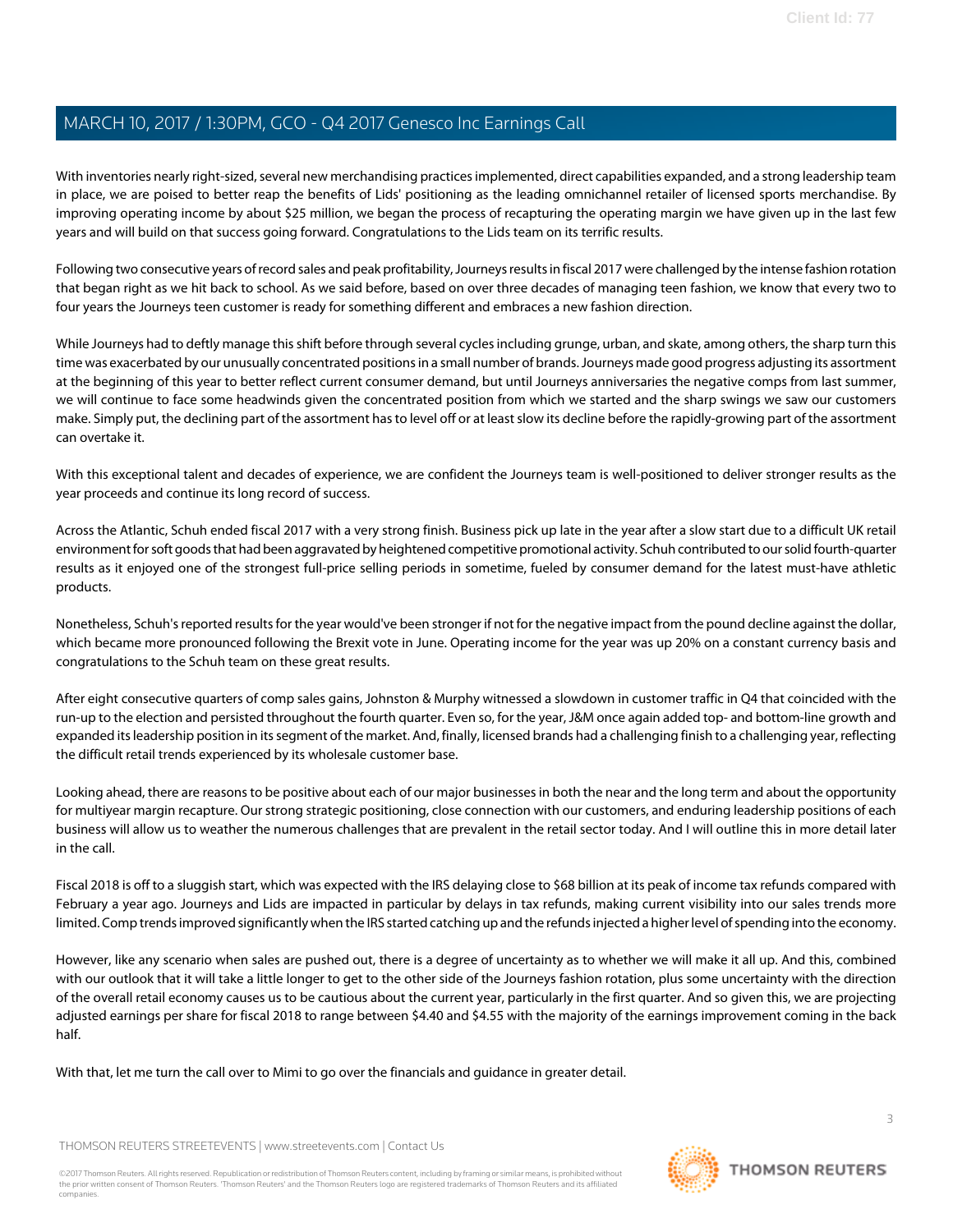### <span id="page-3-0"></span>**Mimi Vaughn** - Genesco Inc. - SVP, Finance & CFO

Thanks, Bob. Good morning, everyone. As a reminder, we have posted more detailed information online, as usual, in our CFO commentary.

When we last updated guidance in early January, we said EPS for the year would be at least at the high end of our guidance range, which was \$4, driven by better comps and gross margins at both Lids and Schuh and less negative comps at Journeys in December versus expectations. We left room in our updated guidance for additional markdowns to clean up inventory at Lids and Journeys in January and for year-end adjustments, like inventory reserve.

We came in at \$4.33 as our markdown and other assumptions proved to be conservative and we benefited from a number of favorable items at year-end, like foreign exchange pickups and shipping rebates, which also contributed to the EPS beat.

For Q4, total sales decreased 5% to \$883 million. Excluding Lids team sports sales from last year, total sales were down 2% for the quarter. This included flat consolidated comp sales and an 8% decrease in wholesale sales. The balance of the sales decrease was due primarily to foreign exchange, with the pound devaluing versus the dollar, but also due to the sale in December of the SureGrip business, which was a very small part of our total revenue and has previously been included in the wholesale sales number.

In Q4, positive comps for Lids and Schuh were offset by negative comps for Journeys and J&M. Going by division, at Lids, better full-priced selling during the holidays and from the Cubs' victory delivered a very strong 8% comp. Better full-priced selling and must-have athletic products drove 2% comps at Schuh. Comps at Journeys continued to be impacted by the fashion rotation and ended down 6%. Finally, at Johnston & Murphy, comps were down 1% with a drop in traffic that began with the election and didn't pick up again until after the holidays.

Consolidated store comps were down 2% and consolidated direct comps were up 12%, marking the fifth consecutive year that direct comps were up double digits in the fourth quarter, the most important one for the direct channel given the holiday selling opportunity.

Direct as a percent of total retail sales was 12% in Q4, up 90 basis points over last year. Comps for all our direct businesses were positive for the quarter, highlighting the strength of the direct and omnichannel capabilities we have been building over the years.

Last year in Q4, Lids' new Locate system, which gave online access to an additional 50,000-plus SKUs from inventory located only in stores, coupled with promotional sales from the inventory cleanup, drove a noteworthy 39% direct comp. Lifted by online holiday sales and boosted by the Cubs, Lids' direct comps were up double-digits for the quarter against this very challenging comparison.

Gross margin for Q4 improved 190 basis points to 47.3%, led by Lids and Schuh, where better results offset declines in Journeys. Gross margin for Lids improved almost 700 basis points, partly reflecting the sale of Lids team sports, which was a lower margin business. But the improvement in the retail business by itself was a very healthy 400 basis points, as Lids anniversaried its inventory rightsizing and a particularly intense level of clearance activity in last year's fourth quarter.

Schuh's gross margin improvement of 380 basis points was also significant as Schuh anniversaried very heavy promotional activity that resulted from last year's difficult holiday season. Schuh's business has also benefited from an expanded assortment and larger mix of children's products in standalone kid's stores and hybrid shoe and kid's stores on much larger XL kid's towers and in expanded departments within existing shoe stores, as Schuh builds on its initiative to grow the children's business.

Journey's gross margin decreased 190 basis points. Initial margins were a little lower, but most of the decline came from additional markdowns as Journeys worked diligently and successfully to keep inventory clean.

Total SG&A expense as a percent of sales increased 230 basis points to 39.7% for Q4. The sale of Lids Team Sports, which operated at a lower expense level than our retail businesses, drove some of this increase. With a flat comp, however, Journeys and J&M also deleveraged due to rent expense, higher credit card charges, and higher advertising spend to stimulate sales. Bonus expense at Lids and Schuh contributed to this deleverage as well.

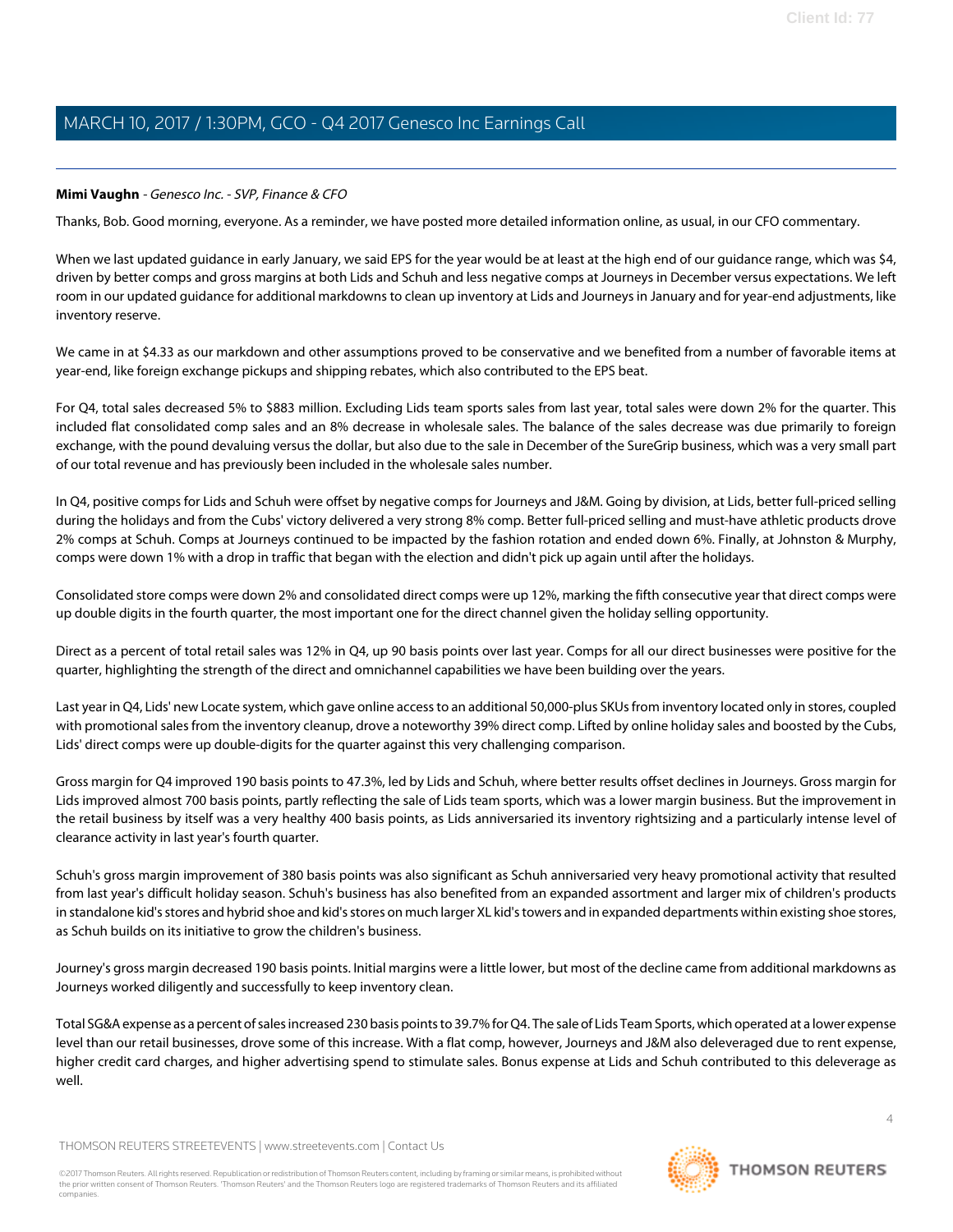One callout continues to be how effectively we manage selling salaries in our retail business, holding them flat as a percent of sales in Q4 in spite of the minimum wage pressure and overtime requirements we have been grappling with and the top-line weakness. Journeys managed selling salaries very aggressively and expenses came in a little better than last year, even with the negative comps.

ShopperTrak, which is our system for measuring store traffic and conversions, has been an extremely effective tool in efforts to manage staffing based on customer traffic.

Throughout this year we have been flagging increased credit card chargebacks in connection with the chip and signature fraud liability shift from issuing banks to retailers. In Q4, we rolled out new EMV technology in the highest-risk Journeys stores and are working on finishing the rollout for the rest of our retail stores in the first half of this year so that chargeback expense will be significantly less of a factor in fiscal 2018.

Lastly, the stronger US dollar against the pound created foreign-exchange headwinds for Schuh as the pound declined 17% year over year. Schuh's bottom line grew 32% in Q4 including the devaluation. In constant currency, it was up over 60%. Foreign exchange across all currencies in total cost us \$0.15 in EPS for the full year.

Consolidated operating income came in better than expected in Q4, but was worse than last year as better results in Lids and Schuh were not enough to offset declines in Journeys, J&M, and licensed brands. Adjusted operating income decreased to \$66.7 million from \$74.4 million and adjusted operating margin decreased 40 basis points to 7.6%. We delivered fourth-quarter adjusted EPS of \$2.15, which benefited from share repurchases, as well as a lower tax rate, and was higher than last year's \$2.11.

Turning now to the balance sheet, in Q4 total inventory was up 6%, or \$34 million, on a sales decrease of 2%. This increase at year-end was attributable primarily to Journeys and to Lids. Journeys' inventory was up, as anticipated, 10%, or \$23 million, on a sales decrease of 3%. This was due to almost \$40 million of new receipts in January.

In efforts to accelerate the fashion rotation by changing the merchandise offerings, Journeys brought in new spring product early. Inventory was down 4% at the end of December versus a year ago prior to the receipt of this new product. Moreover, Journeys took action in January to markdown and properly value existing inventory in order to be clean at year-end.

Lids' retail inventory was up 8%, or \$12 million, on a sales increase of 5%. While Lids' inventory was higher than we had planned at year-end, carryover product from MLB and NFL playoff teams that were contenders for the championship more than accounted for this overage and will reduce our buys of the same product in this new year.

Capital expenditures for Q4 were \$28 million and depreciation and amortization was \$19 million. Finally, we repurchased no shares in Q4.

Turning now to guidance for fiscal 2018, we believe Journeys will comp positively once it anniversaries the start of the fashion rotation this summer and comps will strengthen for back to school and holiday with the easier comparison. In addition, we believe Lids will build on the momentum from its turnaround this year, but lapping the Cubs' victory in the fourth quarter will present a challenge to comps. Finally, Schuh will continue the solid trends that began in the back part of last year.

Our optimism is tempered, however, by the current lack of visibility due to tax refund delays and some uncertainty with the direction of the retail economy in general. Thus, we've made conservative assumptions for comps in the low single-digits for all of our businesses this year.

We anticipate total sales will grow in the 2% to 4% range, with consolidated comps, including direct, increasing 2% to 3%. We're planning on opening 101 new stores concentrated in Journeys Kidz and then spread out across the rest of our other concepts. We analyzed very carefully our recent store openings to see that they exceeded pro formas on average, giving us the confidence in our store opening program.

We also plan on closing over 100 stores as we prune our portfolio upon lease expirations for no net gain in stores once again this year.

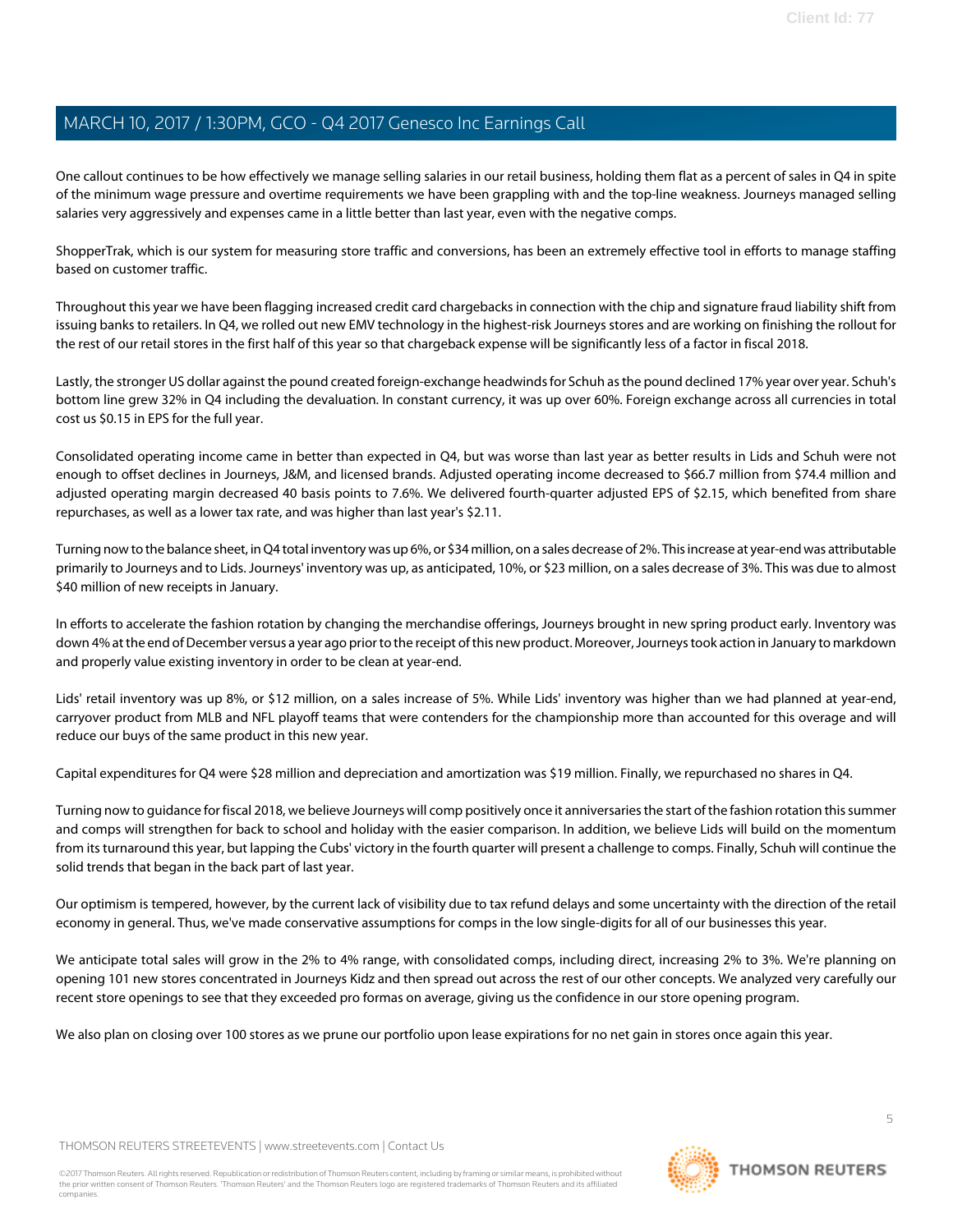We anticipate gross margins will be mostly flat in total for the Company, with pluses and minuses depending on business. Journeys' gross margin is expected to decline as we rotate into a product mix of lower gross margins. This will be offset by increases at Lids and Schuh. Continued improvement in Lids deploying earlier markdowns and a chase strategy will grow gross margin a bit, but the improvement will be substantially lower than last year, which largely saw the recovery from the inventory rightsizing.

That said, we are comping against extraordinarily clean inventory for Lids in the first quarter a year ago and we're a little heavier in inventory than we had planned this year, so there will be a higher level of markdowns pressuring gross margins in Q1. Schuh's margin will continue to improve due to mix.

So, with the low comp, we anticipate SG&A expense will delever a little, including rent, selling salaries due to continued minimum and living wage pressure and overtime requirements, and from investment spending that requires more than one fiscal year to pay off. While we pick up leverage from the Lids bonus, this was offset by bonuses in Journeys and corporate since we paid minimal bonuses last year. We expect the strong dollar will weigh down earnings by \$0.03 per share, assuming exchange rates stay where they currently are, but given the uncertainty with Brexit, this could become more of a headwind.

In addition, the 53rd week adds about 120 basis points of sales, but since this occurs at the beginning of February without income tax refunds, it's a low sales period and we expect will be dilutive to EPS by a few cents per share. This results in an operating margin percent we believe will be close to last year's level and our fiscal tax rate is expected to be 35.6%.

Taking all of this into consideration, our earnings-per-share expectation for fiscal 2018 is a range of \$4.40 to \$4.55. Last year we earned 80% of our EPS in the back half and we believe it will be even more heavily weighted to the back half this year, given the trajectory of the Journeys recovery.

Importantly, while we don't give guidance by quarter, we expect earnings in the first quarter to be substantially less this year due to a negative comp in deleverage at Journeys, gross margin pressure at Lids and Journeys, and timing of an elevated level of spending at Lids to fund initiatives that payback later in the year and beyond, but hurts earnings in this smaller quarter of sales. We are planning capital expenditures in the \$135 million to \$145 million range, including a major investment in a planned expansion of the Journeys distribution center, which causes a more elevated level of CapEx this year than usual.

Depreciation and amortization is estimated at \$77 million. Lastly, we're assuming average shares outstanding of 19.4 million for fiscal 2018. We have repurchased almost 140,000 shares for roughly \$8 million at an average price of \$59.49 per share as of the end of fiscal February. \$32 million remained under the current \$100 million repurchase authorization. This guidance assumes no additional stock buybacks, but we can use repurchase availability opportunistically going forward.

Now I will turn the call back over to Bob.

### **Bob Dennis** - Genesco Inc. - Chairman, President & CEO

Thanks, Mimi. As I said earlier, there are reasons to be positive about each of our businesses in both the near and long term and the opportunity for multi-year margin expansion.

It has been some time since we talked about a long-term view, given our focus recently on fixing the challenges we face in various businesses. We believe this year will be sufficiently stable in Lids and Journeys to provide a solid baseline from which to build a new growth plan. And so we recently updated our five-year plan and so I would like to describe our approach and outlook as a result of this work.

I think it's helpful to remind everyone of Genesco's overarching strategy. We aim be in retail and branded businesses that first serve distinct segments of the consumer market and that, two, achieve leadership positions that are difficult for others to replicate. Serving targeted groups of consumers with retail formats that outposition competitors has historically allowed us to deliver superior return.

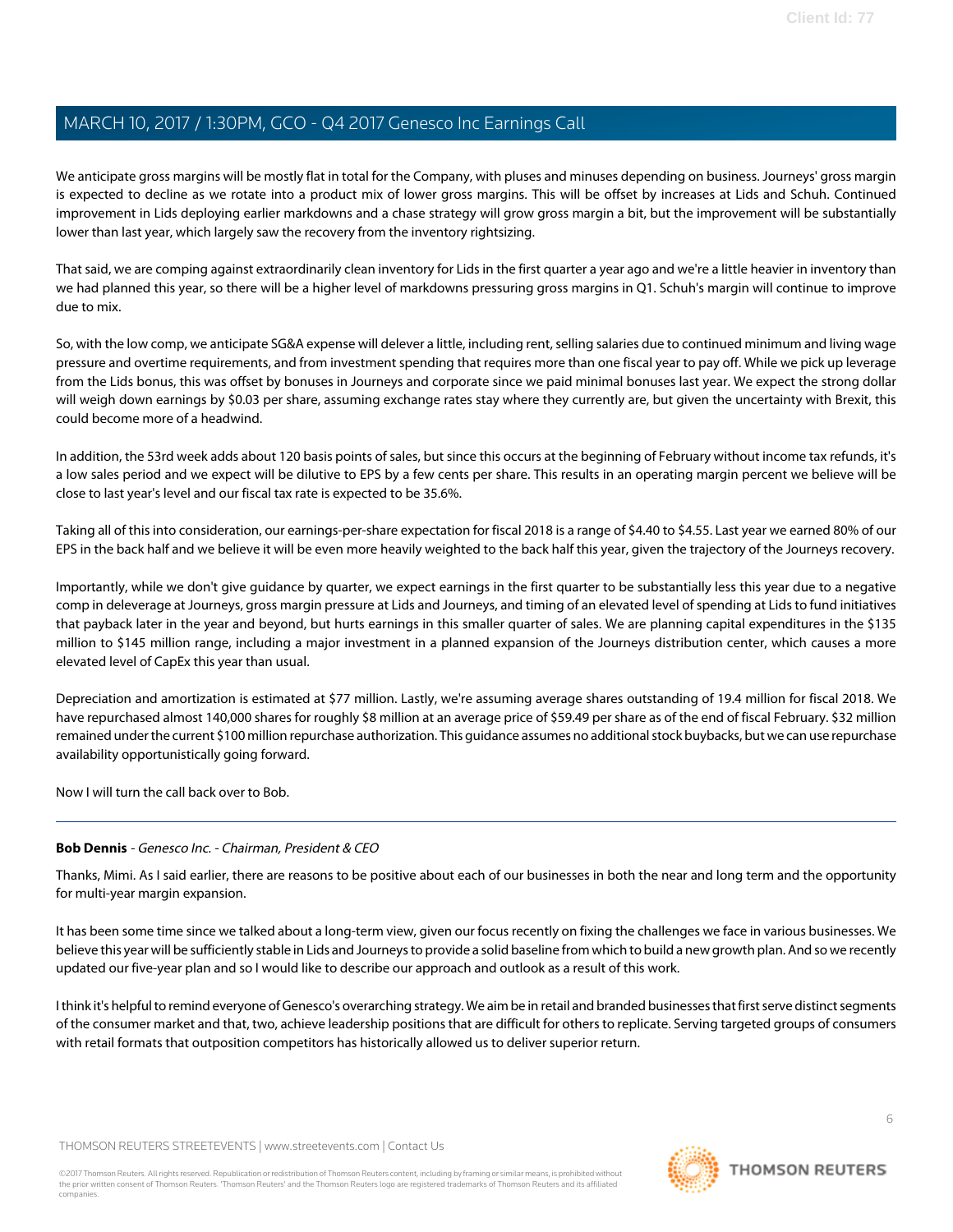This forms the foundation of our five-year plan and is what we believe gives us a more defensible position in today's challenging retail environment. If we don't believe we can attain a leadership position in a business we operate, we will consider alternatives, as we did twice in the past two years, through the sale of two businesses at a gain in both instances.

We enjoy significant competitive advantages as a company. Lids has an incredible brand awareness, evidenced by the fact that over 25% of e-commerce searches at Lids.com, beginning with customers putting Lids.com directly into their browser. Lids is currently the only national standalone omnichannel retailer of licensed sports merchandise and is the clear leader in headwear. No other large retailer makes as deep a statement in the headwear category as we do.

Headwear business is one that has been historically, and still today, has four-wall contribution the high teens. A key tenet of the Lids Sports Group's five-year plan is to lead with headwear and build further on the strength we already have. We will continue to improve the Locker Room business, increasing the merchandising focus and exiting underperforming locations, but for now we will work within the existing footprint of stores to further refine the fan model.

Likewise, Journeys occupies a similar leadership position in teen fashion footwear. Our market research has told us that Journeys has a remarkable 75% brand awareness among teenagers. We own the mall for teen fashion footwear, where teenagers still like to shop and especially like to engage with our store associates to get trusted advice and recommendations.

Our most recent research following back to school last year confirmed that our customer uses a variety of sources to look for shoes, but usually start with a physical store. They continue to visit the mall one to four times a month; however, they are more likely than ever to shop both the Journeys store and the website, requiring Journeys to build robust capabilities for both. And the strong vendor relationship that Journeys' scale and experience provide are invaluable in accessing must-have product that is often allocated and are also critical for managing through the fashion cycles that are a fact of life in this market.

For over 30 years, Schuh has built a strong following among UK teens and young adults using a model similar to Journeys. Quoting some third-party independent footwear sector research, Schuh has established itself as one of the most popular destinations for footwear brands on the high street. Its multichannel proposition is light years ahead of footwear rivals.

This same research showed Schuh gaining market share over the last five years. It's advanced omnichannel capabilities, excellent customer service in stores and online, and more exclusive assortments is what separates Schuh from its competition. And its association with Journeys gives Schuh global scale in many of the vendor relationships they have in common.

Finally, Johnston & Murphy has leveraged its leadership position in the better men's dress shoe market to extend the brand into higher growth categories of footwear and apparel with great success. According to industry data, J&M was the number one bridge designer brand the year ended January 2017, growing share in department stores in both dress and casual by significantly outperforming the market in both categories.

J&M remains at the top of its game after more than 165 years in business. Its ability to understand its customers' fashion needs and to translate that into a product offering that resonates season after season is as strong as it has ever been.

Starting with these strategic strengths, our current five-year plan was constructed using a bottom-up approach by division, as is our usual practice. The plan includes specific initiatives to drive growth, expand margins, and evolve each division's strategic positioning.

Beginning with the top line, we are forecasting average annual growth in the neighborhood of 5% off our fiscal 2017 results, driven primarily by comp games including strong digital growth, combined with some targeted new store openings in concepts where there is still whitespace like Journeys Kidz. Compared with more recent plans, this one assumes much less square footage growth, and in the case of our more established concepts, actually has us paring back our brick-and-mortar footprint for roughly flat annual square footage growth overall.

With respect to comp assumptions, we anticipate that as Journeys emerges from the current fashion rotation it will at some point deliver another breakout year or years with higher-than-average comps to fulfill pent-up customer demand. We've seen this in the past following similar rotations

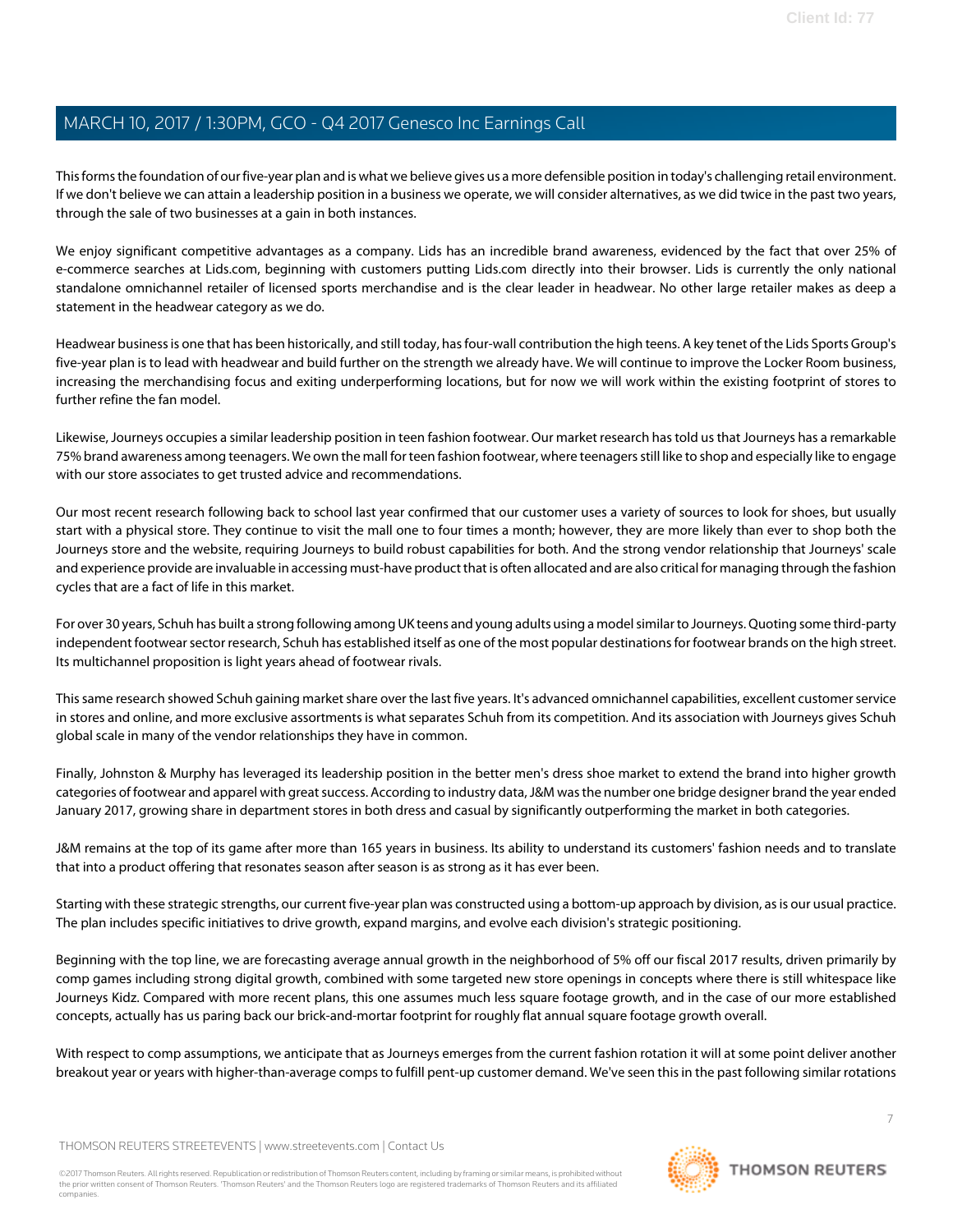and this is averaged into our plan. Including this uptick, we assume low single-digit positive consolidated comps on average each year across all our concepts in the next five years, led by double-digit digital growth.

For reasons we have discussed at length in prior earnings calls, both Lids and Journeys recently had five-year operating margin low points. Both businesses have achieved double-digit operating margins in the recent past. Given their strong strategic positions, we believe we can get back closer to these levels over time and, as a result, the plan has more bottom than top-line growth.

Based on where we ended fiscal 2017, we expect operating income to grow at a faster pace than revenue in the range of 10% an average annually, as we move toward an overall 7% operating margin. This outlook for operating margin expansion would be better if it weren't for the dilutive investment in digital as we do the important work of continuing building our omnichannel platform, which hinders us from hitting the higher levels of operating margins we have achieved in the past. Once we have completed this transition, achieved scale in digital, and right-sized our store network, we believe there could be upside for operating margins beyond this.

The plan I just described generates significant cash flow in the range of \$400 million to \$500 million after increases in working capital and capital expenditures. This cash flow will either be used to make acquisitions, for which we have a solid track record of success, if the market allows for valuation levels that can achieve desired returns or else return money to shareholders likely through additional stock repurchases. Our history shows we will not sit on a substantial cash position for very long.

Turning to fiscal 2018, while each business has its own specific growth drivers, there are four major initiatives spanning all divisions that I will touch on briefly.

First, building out omnichannel and digital capabilities. These initiatives are not just e-commerce-specific, but are targeted at facilitating interaction across the channel. Buy online, pickup in-store is one to highlight. We have had this capability for some time at Schuh, which drives a fair amount of our web purchases and, importantly, gets customers into our stores where we have been successful in encouraging add-on purchases.

Rolling out this offering is a key focus of Journeys and Johnston & Murphy in fiscal 2018. We will also invest in targeted digital advertising campaigns aimed at driving traffic to our sites and our stores and increasing conversion. Our focus will be on the continuous enhancement of the mobile and website experiences for of our customers as well.

Second, increasing our use of social media to strengthen the equity of our retail brand and increasing our follower tip. For example, reaching influencers in our current Journeys catalog will leverage their social circles to build awareness of the Journeys brand. Tapping into bloggers to highlight the Johnston & Murphy brand and its product offering, and increasing the frequency of our social media voice to add followers across the major social channels: Instagram, twitter, YouTube, among others.

We will also be focusing on initiatives aimed at strengthening customer relationships such as launching a revised Loyalty Club at Lids.

Third, enhancing our in-store experience. One example is the brand breakout strategy at Journeys, an integrated initiative to highlight a specific brand that touches the catalog, social media, and email campaigns and is supported by in-store merchandising, product education for store employees, and significant vendor support.

Another is the customization initiative at Lids directed at increasing customer awareness of embroidery and personalization, drawing attention to this interactive in-store offering.

Then, finally, reducing our real estate risk. We carefully evaluate each lease that comes up for renewal, shortening lease life where it makes sense -- in C malls in particular -- and managing capital spend to match lease renewals. In general, we keep stores open when the landlord agrees to a rent deal in which we can make decent profit, but we are managing that risk carefully.

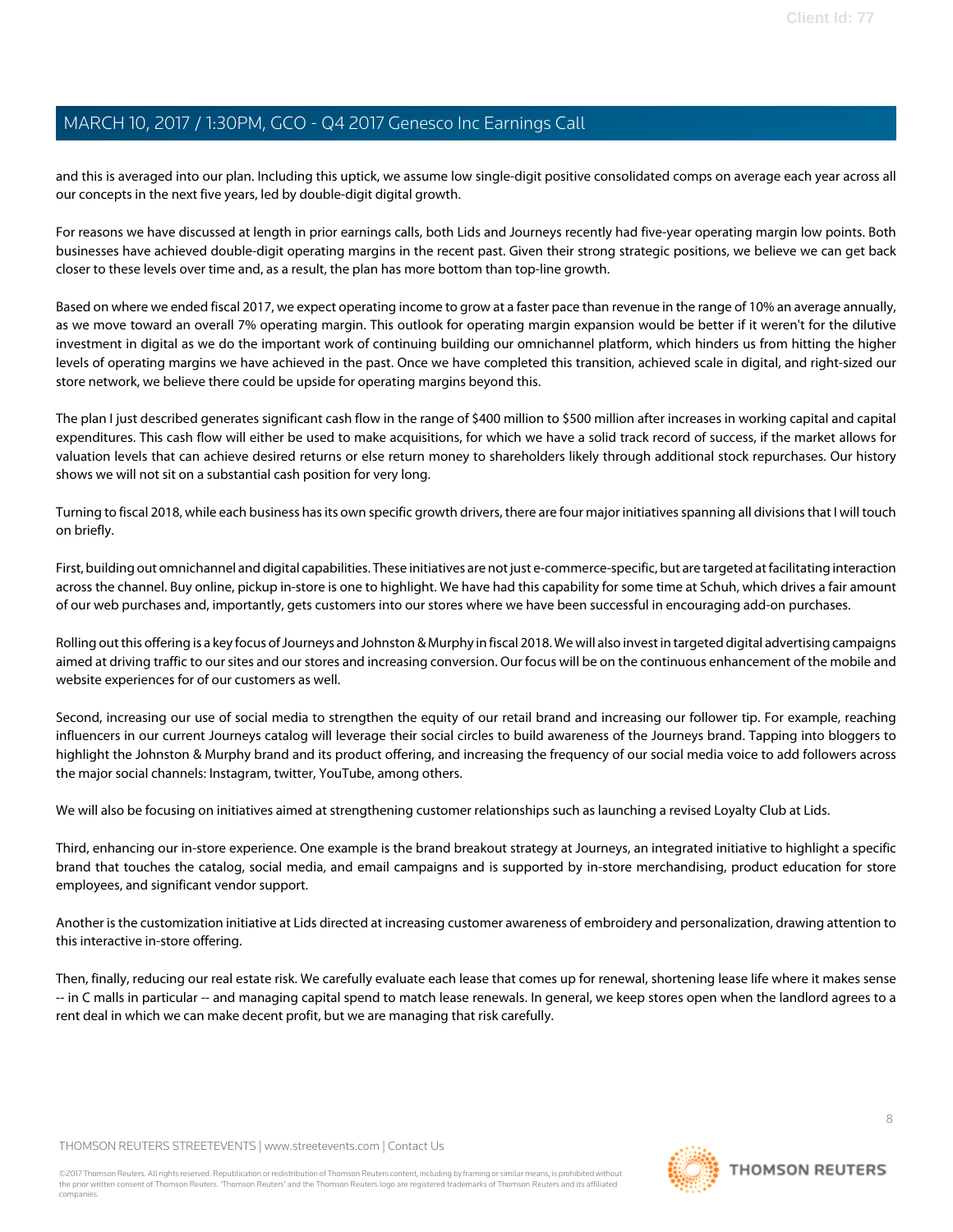For example, the average lease life for Lids store renewals in C malls last year was one to two years, while the average in A malls was six. Again, in the plan, square footage growth is largely flat, but should more malls close, which is a real possibility, our square footage would decline. And we are well-prepared for that possibility.

In closing, this five-year plan, to a greater extent than many of our previous ones, reflects a challenging environment characterized by modest GDP growth, consumer behavior tilting away from the mall, and continuing pressure from e-commerce pure-plays that live by a different set of performance metrics than we are measured by. In an environment like this, the strategic leadership of our businesses in their respective markets is clearly more important than ever. So, too, is our focus on excellence and execution and our commitment to diligent management with rigorous financial discipline.

And of course, all of this highlights our greatest asset, an experienced, committed, and highly able team of people who consistently make the most of our strategic strength by the way they perform their job. So I want to conclude by thanking all of them, once again, for their efforts this past year and for what they will contribute to Genesco's success in this new year and beyond.

We will be on the road over the next several months to provide more color and detail on the five-year plan. And thank you for joining us on the call today.

Now, operator, we are ready to take questions.

### **QUESTIONS AND ANSWERS**

#### **Operator**

<span id="page-8-0"></span>(Operator Instructions) Jay Sole, Morgan Stanley.

#### **Jay Sole** - Morgan Stanley - Analyst

Great, thank you. Bob, thank you so much for the detail on the five-year plan. Wanted to ask you about your EBIT margin guidance for the five-year plan of 7%. Can you talk about the timeframe to get to the 7%? Is it back-half weighted? Is it kind of in the beginning of the five-year plan? Thank you.

#### **Bob Dennis** - Genesco Inc. - Chairman, President & CEO

It's a gradual increase, but obviously the first year in the plan we are looking at a 10% increase and we're guiding to 5%. So it's going to be choppy along the way. Obviously what we have said about Journeys in particular is that we would expect somewhere along the line a little bit of a break out, which is what we typically see after they come through a fashion cycle, but we are not predicting that breakout to be this year.

So it will be a little choppy and so we're up -- the guidance is up 5% and we will make some of that up in future years wherever the breakout event occurs. So that's the general theme in terms of the timing.

The other thing to comment on while we are on the 7% is we've drafted plans in the past that have contemplated reaching 8%or 9%. Right now we contemplate reaching 7% for a couple of reasons. One, we do this plan bottoms-up, very simply, and so the math when you sum up the plans of the operations. But, second, within these plans the headwinds from the past -- we are very mindful that the headwinds are a little stronger than in the past, primarily due to e-comm taking share from stores and then a little bit of pressure on labor.

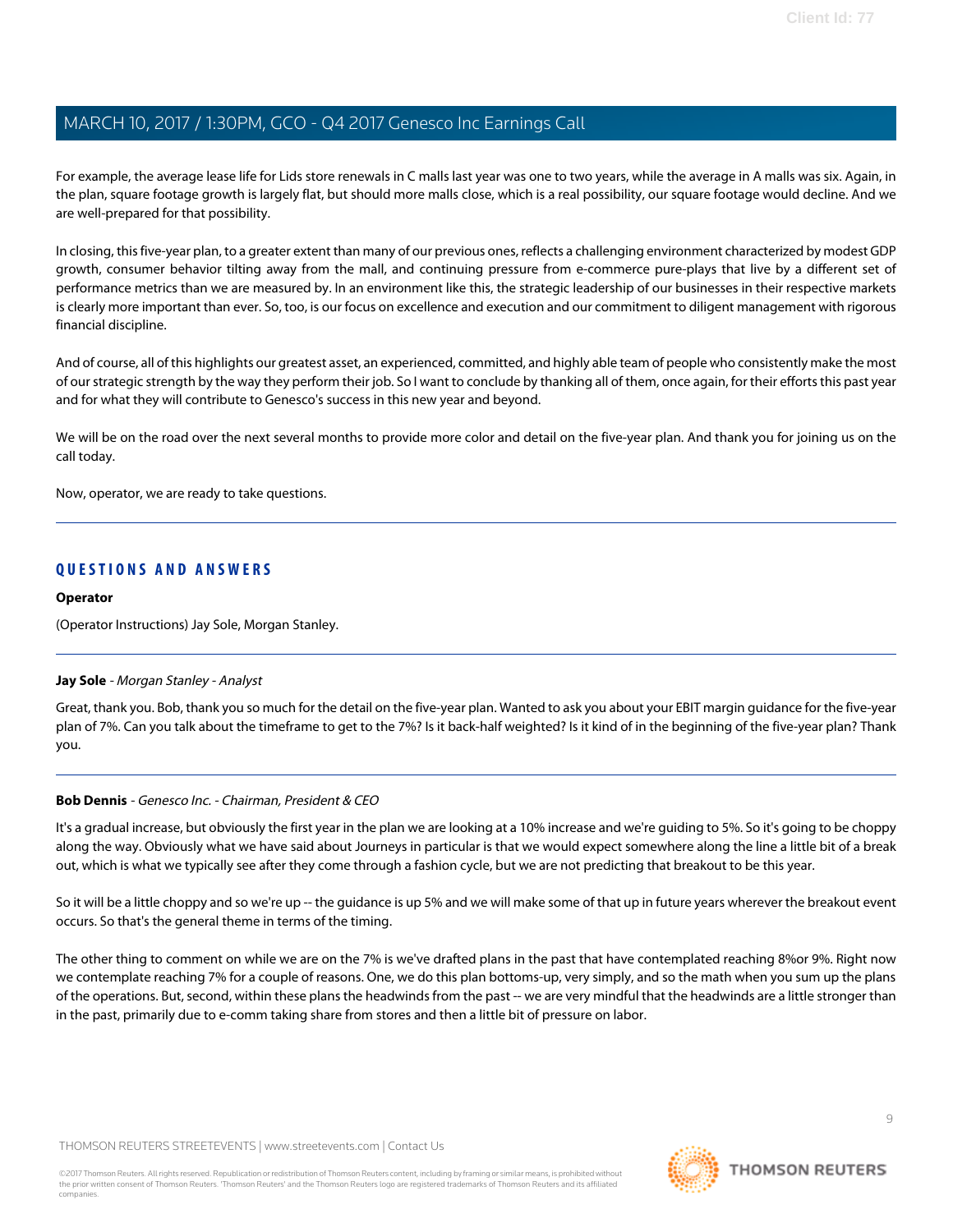And then with respect to the e-comm point, as our comps are stronger on the digital side where costs are more variable, then we have the fixed cost base of the stores deleveraging as they don't grow as much. So even though we are derisking our real estate portfolio with short lease terms and we are making smart store-by-store decisions, despite all that, the leverage equation swings a little bit against us.

If we had a major number of lesser malls actually close over this five-year period, then we believe traffic flow into our remaining stores would drive comp and actually give us more expense leverage. But, unfortunately, poorly performing malls die slowly, so we haven't actually weaved that into the plan.

And then, finally, we're coming off a couple years of subpar performance. We've been in the neighborhood of 5% this year, so we think getting back to 7% feels like an appropriate goal before we stretch for more. So there's more color on just how we are thinking about the margin equation today.

#### **Operator**

<span id="page-9-0"></span>Pamela Quintilliano, SunTrust.

### **Pamela Quintilliano** - SunTrust Robinson Humphrey - Analyst

Congratulations, guys, and thanks for all the detail you provided.

If you could give some more commentary possibly on what's going on at Journeys with the fashion rotation, how do you feel about the recent allocations of some of that newer exciting product? You mentioned \$40 million in new receipts arriving in January. Just any insight into how the customer is responding to that.

And then along the lines of the Journeys customer, there's a lot of fear out there regarding mall traffic. You've touched upon it with your cautious outlook, but it seems like you have fared well relative to others. I can't remember if you have traffic counters or not, but any insight into how you are doing relative to others in the mall, traffic wise, would be really appreciated. Along with when you get the customer in the store if the conversion is higher because they are already looking online and when they come there's more of an intent to buy.

### **Bob Dennis** - Genesco Inc. - Chairman, President & CEO

I'll take your questions in reverse order. The customer -- we do have counters; we have seen traffic going down and, until we hit the fashion rotation, we were seeing higher conversion. That's what a lot of people have been calling out: people arrive at the mall with greater purpose.

That's the trend, but the overall reality of teenagers is that, as we cited in the script, the research says they still really like to start in the store. Now maybe a little less than last year and so the traffic trend is down, but we start at a stronger base.

The teenager likes the advice that they get from our store people. They like the social experience of being out in the mall. I have two teenagers; I can attest to that. So we feel like Journeys is well-positioned.

In terms of the fashion rotation, Pam, the product that we cited as being important in the back half of last year as we watch the fashion rotate, those are as strong as we had expected and we have gotten a great allocation and a great assortment.

Where we started, though, was with a very concentrated and narrow key position and we called that out over several years as a performance driver. It was a big advantage at the time. It allowed us to give great in-store service with in-stock position and we got great sellthrough to margin.

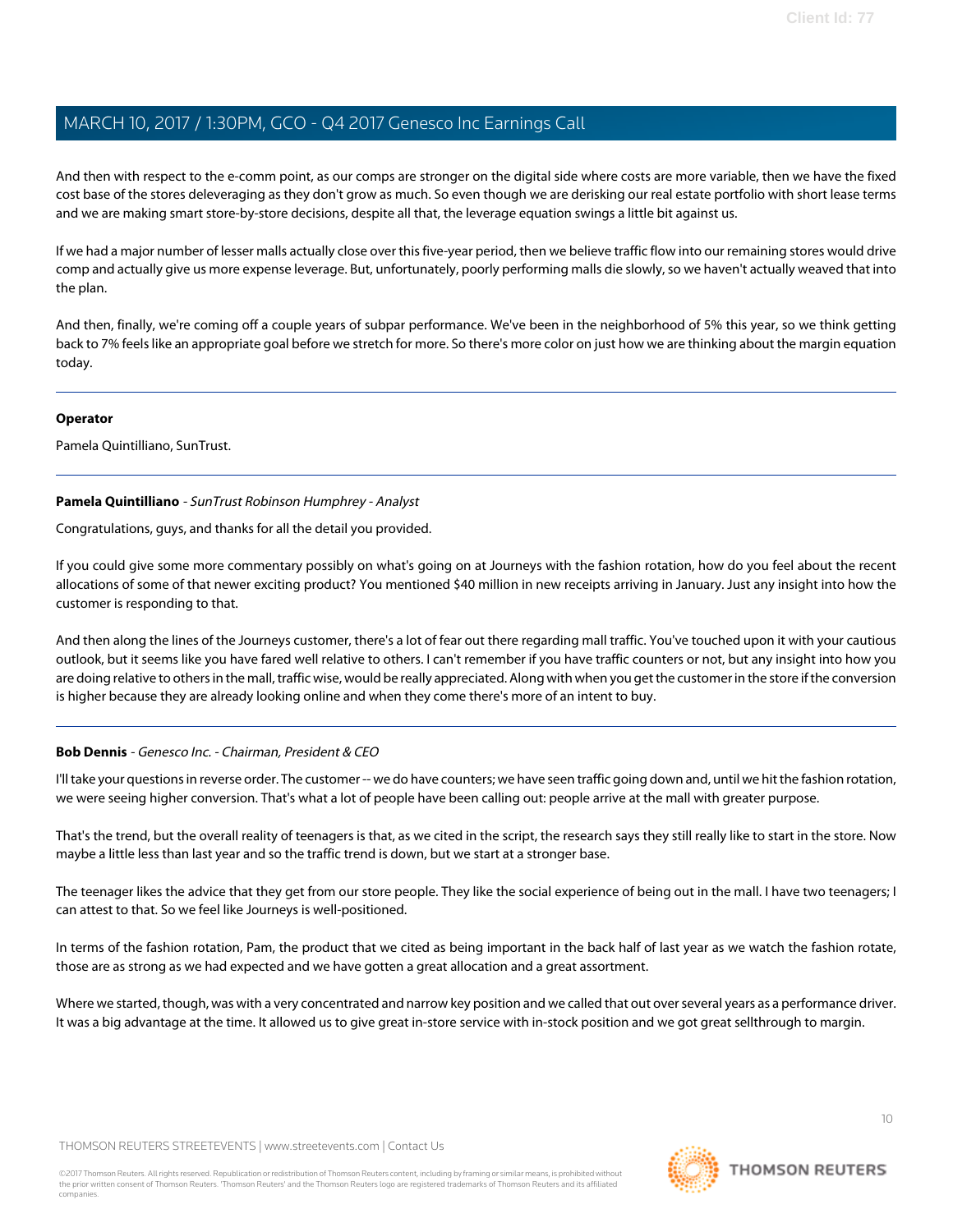So what we are seeing right now is that we've increased the depth and breadth of what product the customer really wants right now, so those new styles and brands that everyone has been waiting for. And those customers are still after it and the uptick on those brands is very strong. But the decline of some of the brands and styles that have been out of favor are falling a little harder than we had expected.

So given all of that and then add in the lack of visibility because of taxes and Easter, we're going to have much more visibility on all of this when we get through the month of April. If you think about it, we have a really significant brand in our assortment that was very important; those brands never go away, they just slow down. And as concentrated as we were, the pace at which they slow down is a big factor in what will drive our comp.

They are slowing down a little more than we had expected and that's what is driving the caution. We are not cautious because the new stuff isn't performing. The new stuff is performing extremely well.

Mimi, anything you want to add?

#### **Mimi Vaughn** - Genesco Inc. - SVP, Finance & CFO

Just to pick up where Bob left off talking about this year and the impact of tax refunds, I'm going to start first with Journeys. As you would expect, given the great gap in tax refunds, traffic was down for us and for everybody else in the mall in the early part of February. Once we see tax refunds coming back into the economy, it's just injected and a surge of traffic comes into the malls, which we saw in Journeys.

In Journeys, we have the products that customers want now and so we actually saw with the increase in traffic a pickup in conversion. The conversion was still positive for Journeys, even with lower traffic, so that customer who is coming to the mall has a great intent to buy and to purchase.

For Lids, even though traffic was down in the early part of February, our conversion was up consistently in every week of February. Again, demonstrating the fact that if you have the product that customers want, they come with the intent to buy. They are more educated because they do their shopping online and the conversion, as a result, ends up increasing.

So for Lids, where we had a really good in-stock position, we had higher conversions with drop-offs in traffic. And then once traffic increased, we actually saw continued conversion and so that ends up with pretty good results for Lids in the month.

#### <span id="page-10-0"></span>**Operator**

Jonathan Komp, Robert W. Baird & Company.

#### **Jonathan Komp** - Robert W. Baird & Company - Analyst

Thanks, I wanted to clarify one question first and then my actual question. But, Bob, just on the long-term guidance, I'm a little confused. It sounds like you are assuming at some point a rebound year for Journeys, but I am just wondering did you say in total you are expecting or embedding kind of low single-digit total comps to drive margin expansion in that horizon?

#### **Bob Dennis** - Genesco Inc. - Chairman, President & CEO

Yes, we're putting in comps of overall low single-digits. Now, we are also managing the store portfolio, so what's going on inside of that is the net square footage growth is pretty flat, but within that is a rotation of getting out of stores that are significantly unproductive. And the things that we are opening obviously we are assuming are productive.

So there's a rotation of getting into more productive space which actually -- it doesn't necessarily show up in comps. Because if I close a \$300,000 store and I open a \$600,000 store I have picked up sales, but I haven't really -- it doesn't show up in comps. So that kind of explains it.

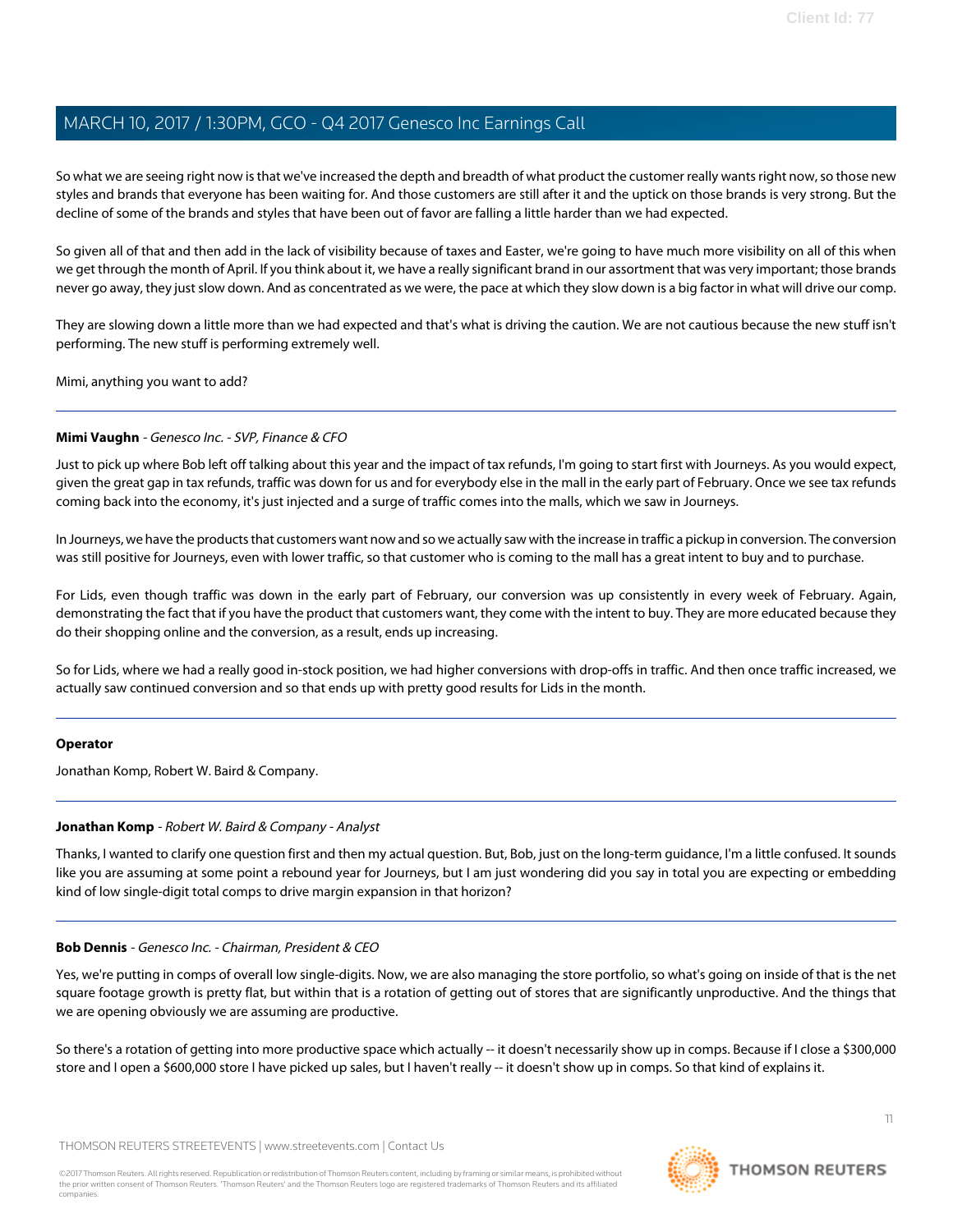#### **Mimi Vaughn** - Genesco Inc. - SVP, Finance & CFO

Just to elaborate on that, if you go back and you see the last time, when we came out of the Great Recession and the downturn, of course we had muted comps. And given our high fixed expense in our stores, we need to have breakout comp years in order to really drive gross margin.

So going back four or five years, if you look we had high single-digit comps; we actually had double-digit comps in one year. Those are the years that end up really having us pick up operating income margin. We can't predict exactly when that's going to happen for Journeys, but we know it will happen during that five-year timeframe, so we have averaged in the numbers. We haven't picked one year to say this is the year it's going to happen, so that's really the averaging affect that Bob is talking about.

#### **Jonathan Komp** - Robert W. Baird & Company - Analyst

Okay, and maybe -- I'm just trying to clarify. I know you're projecting 2% to 3% comps for this year and not really expecting operating margin expansion. I know there's a lot of moving parts, but I'm just trying to maybe reconcile. Maybe it's not averaging that big pickup or some of the additional productivity, but anything else this year that's preventing the operating leverage?

#### **Mimi Vaughn** - Genesco Inc. - SVP, Finance & CFO

I think you have to think in this year about the fact that Journeys is still coming through the rotation. We're expecting a negative comp in the first quarter for Journeys and, again, until we anniversary the negative comps that began last summer we will continue to face headwinds. So that's one factor that has an impact on this year.

The second factor is the Cubs' victory in the fourth quarter last year. And so we had an 8% comp that we are going against in this year and so we are expecting a lower level of comps. We have got to be in about that 3% range to be able to get leverage. And so when you think over time we believe that we will be able to gain leverage over time; we will have that breakout comp. It isn't this year that we are anticipating that we are going to have that breakout.

#### <span id="page-11-0"></span>**Operator**

Laurent Vasilescu, Macquarie.

#### **Laurent Vasilescu** - Macquarie Research - Analyst

Good morning and thank you for all the color on the five-year plan. I wanted to ask about the omnichannel initiatives. Can you talk about the current operating margin differential between bricks and mortar and online? And where do you think those percentages go over time?

And then, secondly, more near-term question. On the quarterly guidance I think in the prepared remarks you mentioned that 1Q guidance -- 1Q earnings will be down. I understand there is no explicit quarterly guidance, but should we think about 1Q EPS with a four handle or a five handle? Any color on that would be great, thank you.

#### **Bob Dennis** - Genesco Inc. - Chairman, President & CEO

When you talk about an operating margin differential between stores and online, we obviously don't -- we share a lot of stuff. The merchants are buying for both; systems group supports both. We don't explicitly allocate all of our overhead all the way down, so then you would have to think about it on a four-wall basis.

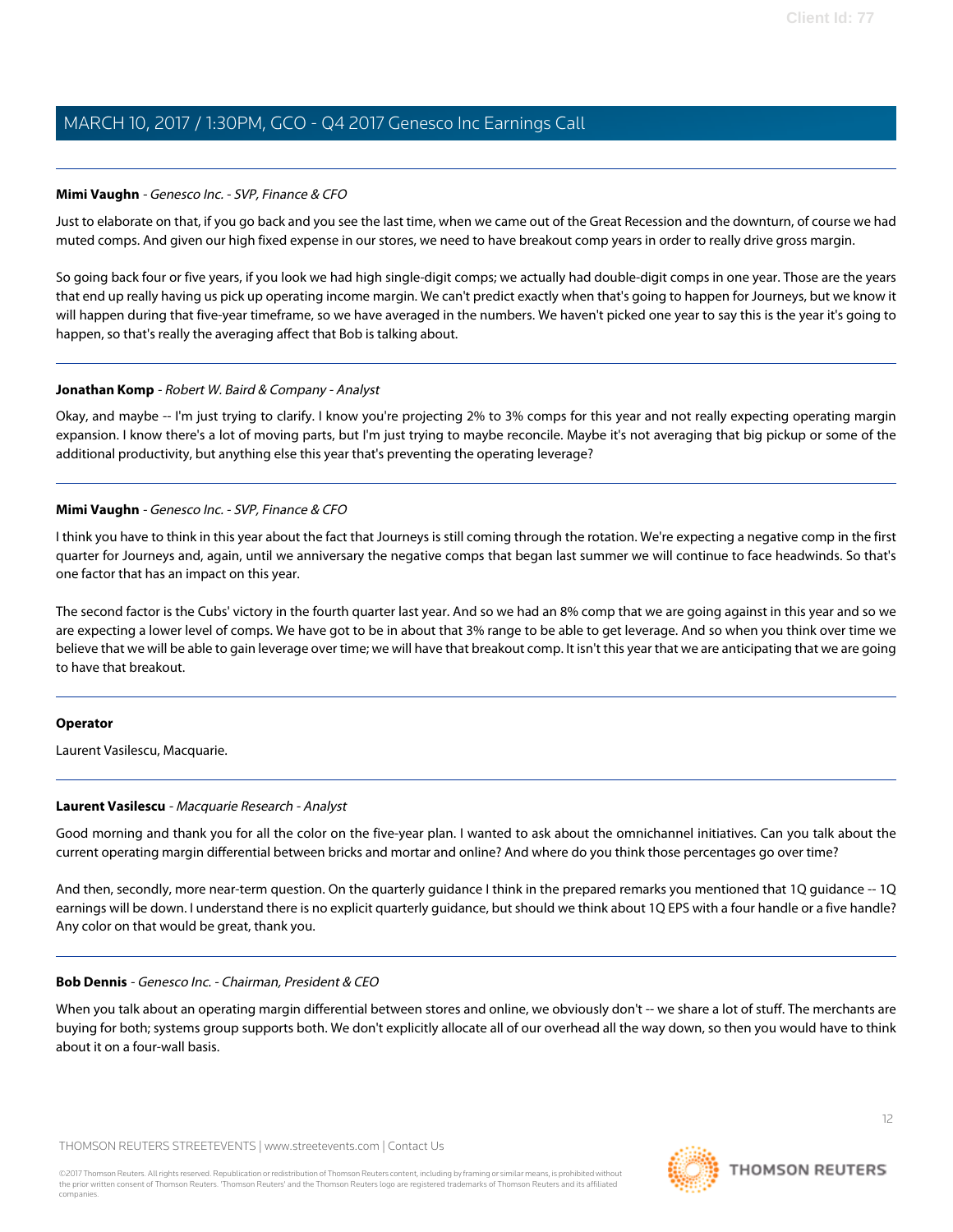On a four-wall basis, you have to go business by business, but basically the e-comm business, in aggregate, operates sort of like a score. Mimi could get into the differences.

But I think the more important part is not necessarily what their operating margin is, but what is the incremental margin on a sale. And that's kind of what I was referencing when I say that we don't quite get to the margin we need. Because the incremental margin on a sale -- if I take one pair of shoes out of Journeys and, rather than sell it in a store, I sell that one pair online so I could basically get a share shift within our business, that's actually slightly dilutive because there are more variable expenses in the e-comm business than there is in the store business.

If you think about it, the store business has a fixed cost. Most labor -- on an incremental basis, labor is fixed, rent is fixed, so you get really -- you recapture most of that gross margin. In the e-comm channel you have a discrete picking expense and you have a discrete shipping expense, and at this point we are spending -- I don't know, 70% or 80% of our orders are going free shipping with the thresholds that we have in place.

And so the reference I was making about what's going on in omnichannel is that as we see the share shift that dilutive impact is in play. We are mindful of the balance we strike between chasing share, but making sure that we operate in a profitable manner for current earnings. And that's just the balancing act that we are running every day.

#### **Mimi Vaughn** - Genesco Inc. - SVP, Finance & CFO

Or as far as first-quarter guidance, just want to remind you that we had a really good first quarter in this year and we had some improvements, a lot of improvement within Lids. We expect quite a bit of pressure on the first quarter this year and that earnings are going to be substantially less than the \$0.62 that we had last year.

There are three or four factors that are driving that: it is gross margin pressure in Lids and Journeys; it is deleverage because of the negative comp in Journeys for the quarter. In Lids, we are doing a little bit more clearance activity -- actually a lot more clearance activity than we did last year in last year's first quarter and so the pressures overall on earnings in the first quarter are going to be several.

#### <span id="page-12-0"></span>**Operator**

Mitch Kummetz, B. Riley.

#### **Mitch Kummetz** - B. Riley & Co. - Analyst

Thanks. I guess I've got one question on the guidance and one question on the five-year plan. I don't know if that's one question but --

### **Bob Dennis** - Genesco Inc. - Chairman, President & CEO

It's not; it's two, but go ahead.

#### **Mitch Kummetz** - B. Riley & Co. - Analyst

Well, yeah, 1 A and B. I guess on the quide I'm a little surprised that you aren't being a little more cautious on the Lids comp in the back half, just given the positive impact of the Cubs. Is there any way to kind of quantify how much the Cubs helped your comp in the back half?

My recollection is that those comps came in way better than what the guide was before the Cubs won, so I don't know how much of that upside was Cubs versus maybe something else. And if there is a something else, maybe you could talk about that.

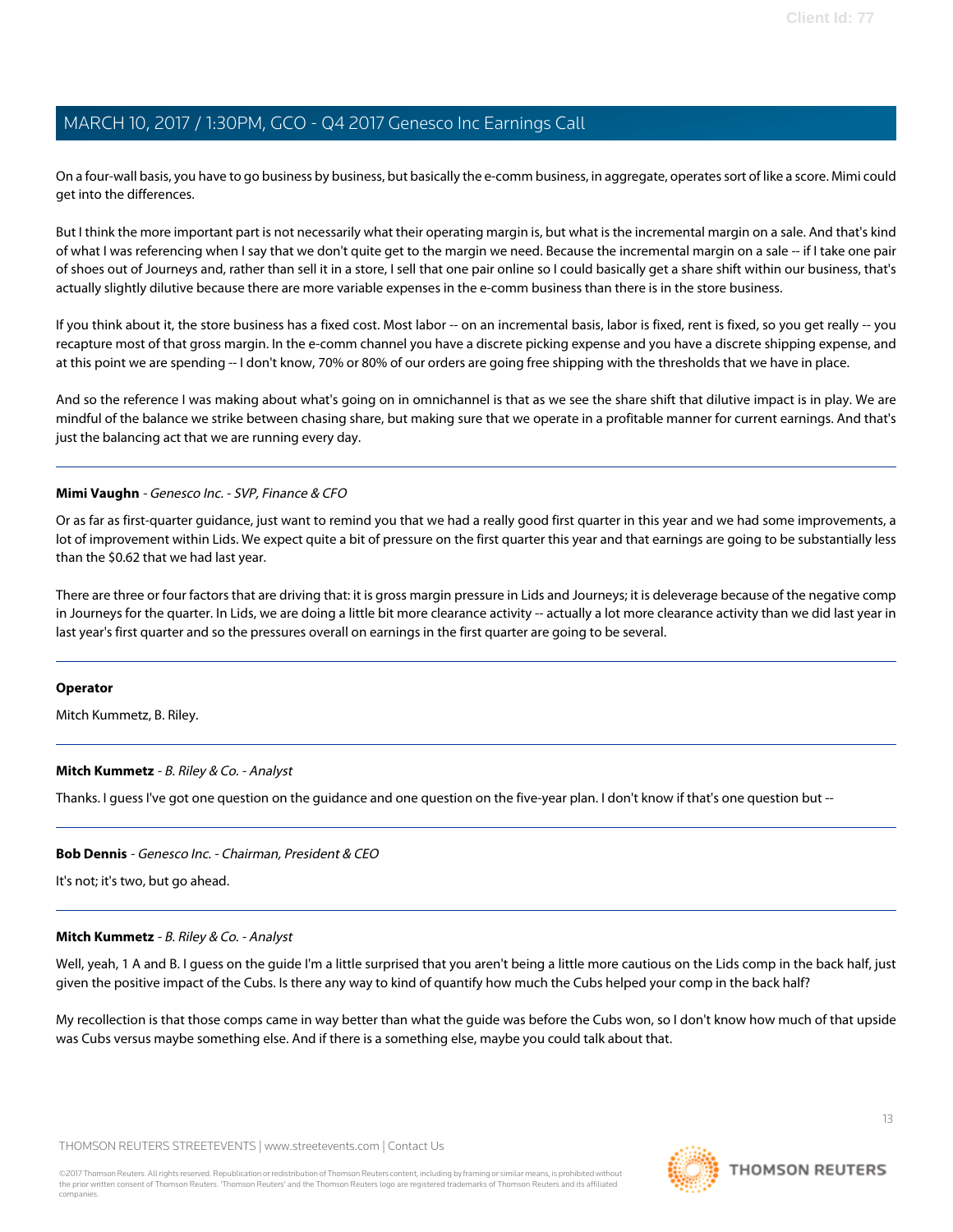And then on the five-year plan, just want to bridge the gap between the 5% sales growth and the 10% EBIT growth. How much of that is gross margin versus SG&A and what are the key drivers of both?

### **Bob Dennis** - Genesco Inc. - Chairman, President & CEO

On the Cubs, look, we are expecting a challenging comp in Q4 for Lids, but keep in mind there's a lot of other things, first of all, going on in Q4. Q4 is as much -- keep in mind, it's as much an NFL business as it is an MLB business, MLB in November. The October classic in November that's the way sports goes now, and March Madness goes into April. But we have a big NFL business and so it gets a little bit mitigated by that, so it's a third quarter and a fourth quarter event.

Also, just be mindful of a couple other things. First of all, the Cubs are -- we are going to go into baseball with the Cubs as a very hot item. You do get a really good after-tick on a championship like that when you start the next season.

Secondly, we did look at the Cubs and tried to get an assessment of how much it diluted sales of other things, but we had dents in sales of other teams and leagues that basically got crowded out by the Cubs' success. The best example of that was, based on their record, you would've expected at that point in time big uptick in Blackhawks and we were actually significantly down in Blackhawks.

The other thing to keep in mind in the fourth quarter is neither the run up -- the Super Bowl and the college football championships, neither of those were very special for us. So our business is a blend of a lot of things and, yes, we are going to have the headwind of the Cubs -- I don't mean to say it doesn't matter; it will matter -- but there's a lot of other things going on in the business and we've modeled it with all of that.

#### **Mimi Vaughn** - Genesco Inc. - SVP, Finance & CFO

Then, Mitch, just to answer your question, I think it overlaps a bit with Jon's question. When you think about the point at which we get leverage, it really isn't about that 3% range. This year comp guidance is the 2% to 3% range, but in the five-year plan we expect higher than 3% comp.

Overall we said that top-line sales growth would be 5%. My much of that growth will come from comp, so you can assume a comp in the neighborhood above 3%. And so with that greater than 3% comp we get operating leverage.

When you think about we are in the 5% range of operating income and growing to 7%, we are expecting some gross margin expansion. That gross margin expansion is going to come primarily in Lids and Schuh, but also a little bit in Journeys. We're going into a product mix that has a lower gross margin than the product mix we had before, but we expect that's going to average out over time for Journeys.

And that 200 basis point pickup, when you think about how much do we get for margin, how much do we get from SG&A, it's a little bit more pickup in SG&A than it is in gross margin, but equally split between those two over the five-year period.

#### <span id="page-13-0"></span>**Operator**

Sam Poser, Susquehanna.

#### **Sam Poser** - Susquehanna Financial Group - Analyst

Good morning. Thank you for taking my question. I just want to get more details on the value of week 53 and why you think it's dilutive. You said 120 basis points. Is that over and above Q4 of this year? Dollars?

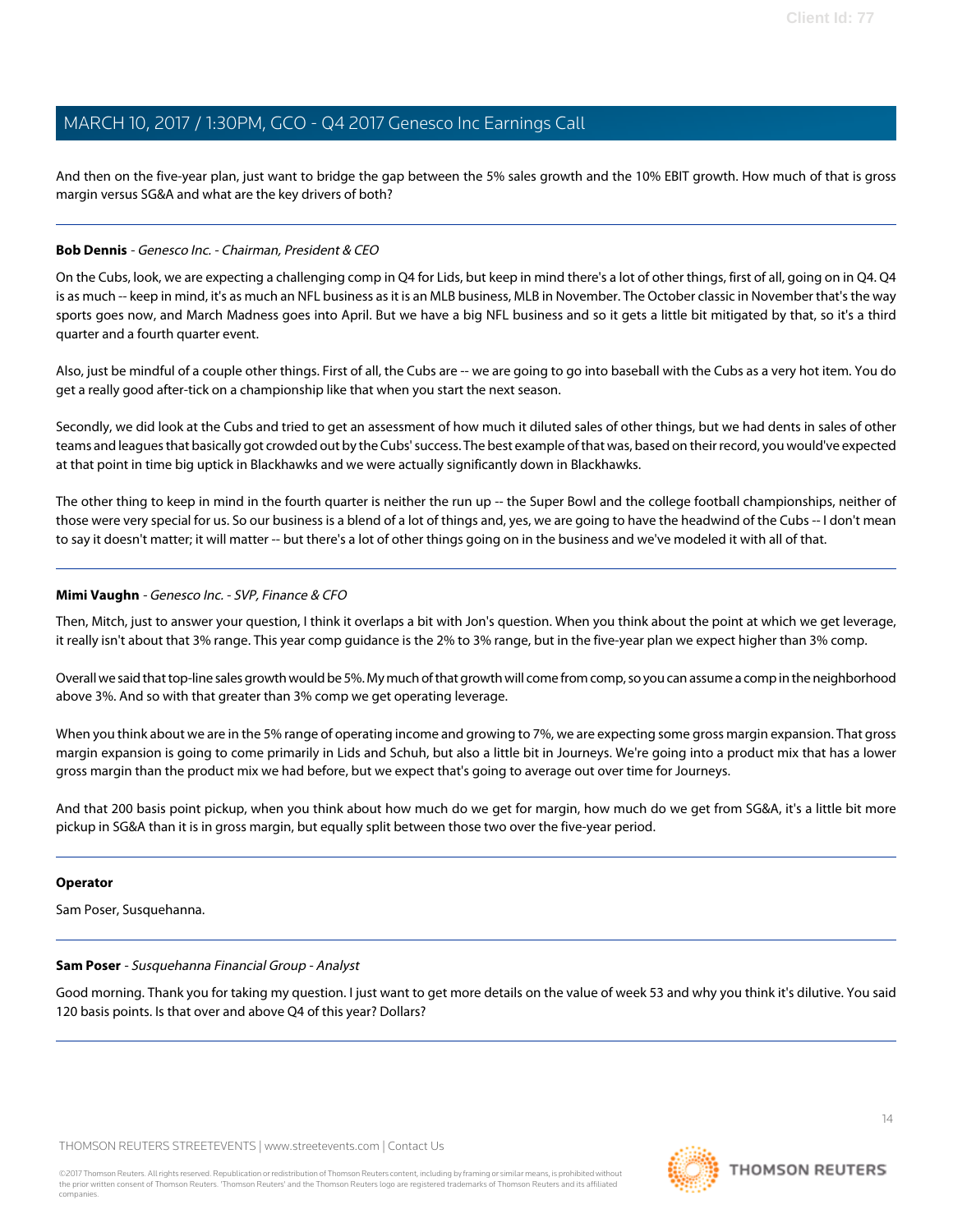**Bob Dennis** - Genesco Inc. - Chairman, President & CEO Sorry, Sam. Say that again.

**Sam Poser** - Susquehanna Financial Group - Analyst

I think that maybe you mentioned that it was 120 basis points of revenue.

### **Bob Dennis** - Genesco Inc. - Chairman, President & CEO

On the week 53?

### **Mimi Vaughn** - Genesco Inc. - SVP, Finance & CFO

Yes.

**Bob Dennis** - Genesco Inc. - Chairman, President & CEO

Yes.

### **Sam Poser** - Susquehanna Financial Group - Analyst

Is that about \$14 million, if my math is right?

### **Mimi Vaughn** - Genesco Inc. - SVP, Finance & CFO

It's a lower week than usual, if you take the average across our weeks. But, Sam, think about February. We're a high fixed expense business and so we've got a lot of expenses during that week and we don't have enough sales to have that week be positive for us.

With the change in the tax refund schedule, there is really -- it's pretty hard to gain leverage over our expenses then, so it's not a positive week that we add on in week 53.

### **Operator**

Erinn Murphy, Piper Jaffray.

### **Unidentified Participant**

This is Eric on for Erinn today. Thanks for taking my question. I just had a quick one. It looks like you guys have been doing a really good job managing wages and optimizing that. I'm just curious what innings are we in there and how much room do you guys have to go on that front in getting better as you go forward.

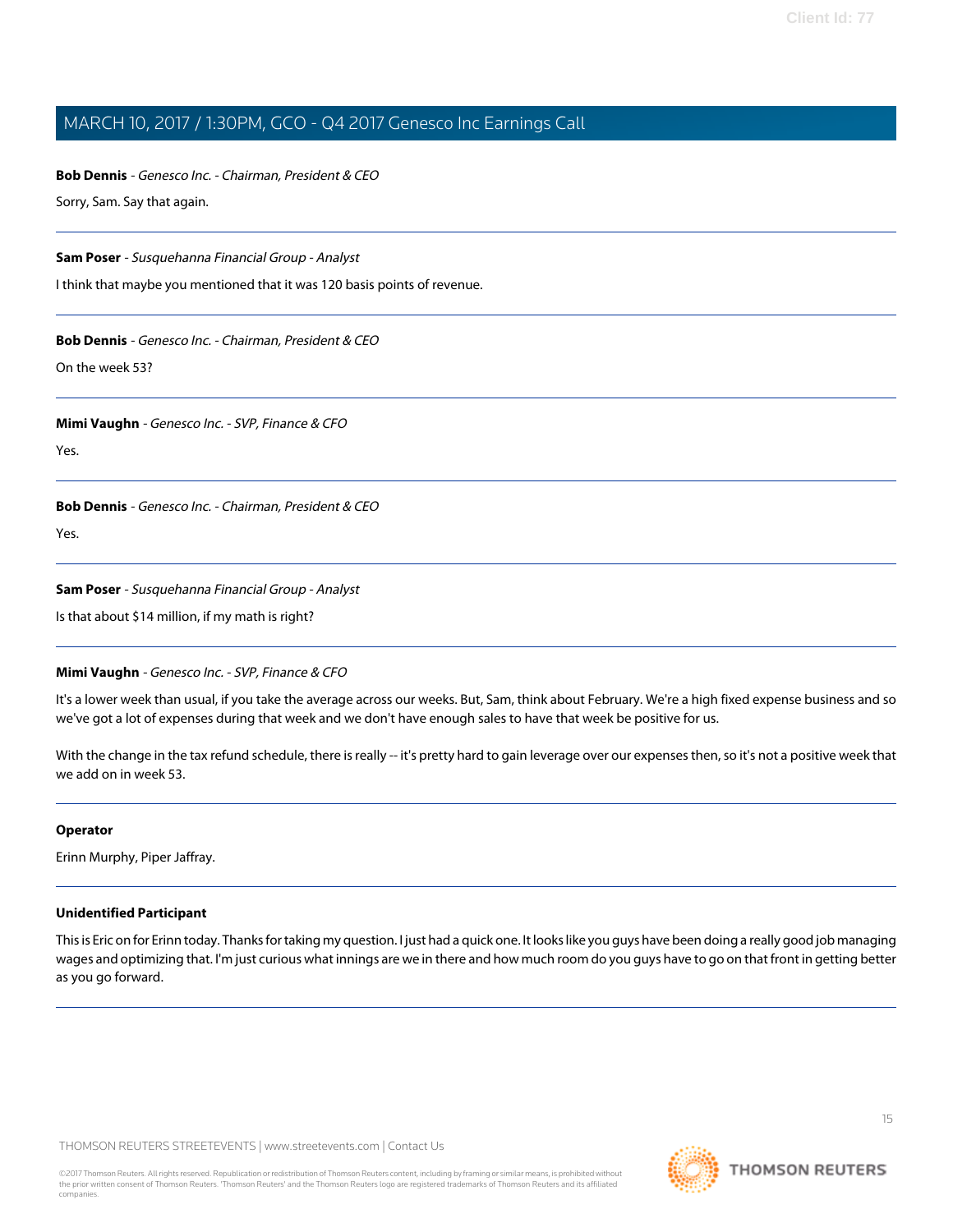#### **Bob Dennis** - Genesco Inc. - Chairman, President & CEO

It's a good question. We have deployed traffic counters across all of our concepts at this point and that has given us great visibility in how we need to staff to match up against the actual traffic. And that has allowed us, in many cases to get some benefit. First, just by obviously putting staff against the most productive hours of the week can give us some uptick in sales, everything else equal.

And then particularly in Lids, given the pattern that we've seen, we've gone to more part-time and more part-time is less expensive labor for us. But in terms of what inning, we still think we are improving our ability to staff against the traffic, but we probably have picked the low-hanging fruit. So when we look at going out we are not expecting that we duck the pressure of the future minimum wage pressures with that same kind of reaction. We have taken that bit of fruit off the tree so we will be exposed to that down the road.

Mimi, anything you want to add to that?

#### **Mimi Vaughn** - Genesco Inc. - SVP, Finance & CFO

I think that's right. I think we've done about as much as we can shifting full-time to part-time and now it's just trying to optimize based on traffic.

#### **Operator**

<span id="page-15-0"></span>Steve Marotta, CL King and Associates.

#### **Steve Marotta** - CL King & Associates - Analyst

Good morning, Bob and Mimi. I have two questions. The first is -- and please forgive me if I missed this on the five-year plan -- did you offer an EPS growth rate? Are there --?

I know that you said you would build -- you would generate significant cash over the period of time. That could be acquisitions or buybacks. Are either of those included within whatever EPS growth rate you are going to give me and what would you expect it to be?

#### **Mimi Vaughn** - Genesco Inc. - SVP, Finance & CFO

Steve, we didn't give a specific EPS growth rate. We more just talked about the growth rate of earnings. I think that the buyback of stock will be really dependent on whether we can find additional acquisition opportunities.

We have been locked out of the market recently just because valuation levels have been so high. So I think you can take that operating income improvement and assume we will either buyback some stock or we will have an accretive acquisition over that timeframe.

#### <span id="page-15-1"></span>**Operator**

Scott Krasik, Buckingham Research.

#### **Scott Krasik** - Buckingham Research Group - Analyst

Thanks, I'm going to try to sneak a few in. Just in terms of your guidance, when you incorporate the inflection in Journeys, how are you expecting the trends for the styles that have been negative? Do you expect those to flatten out?

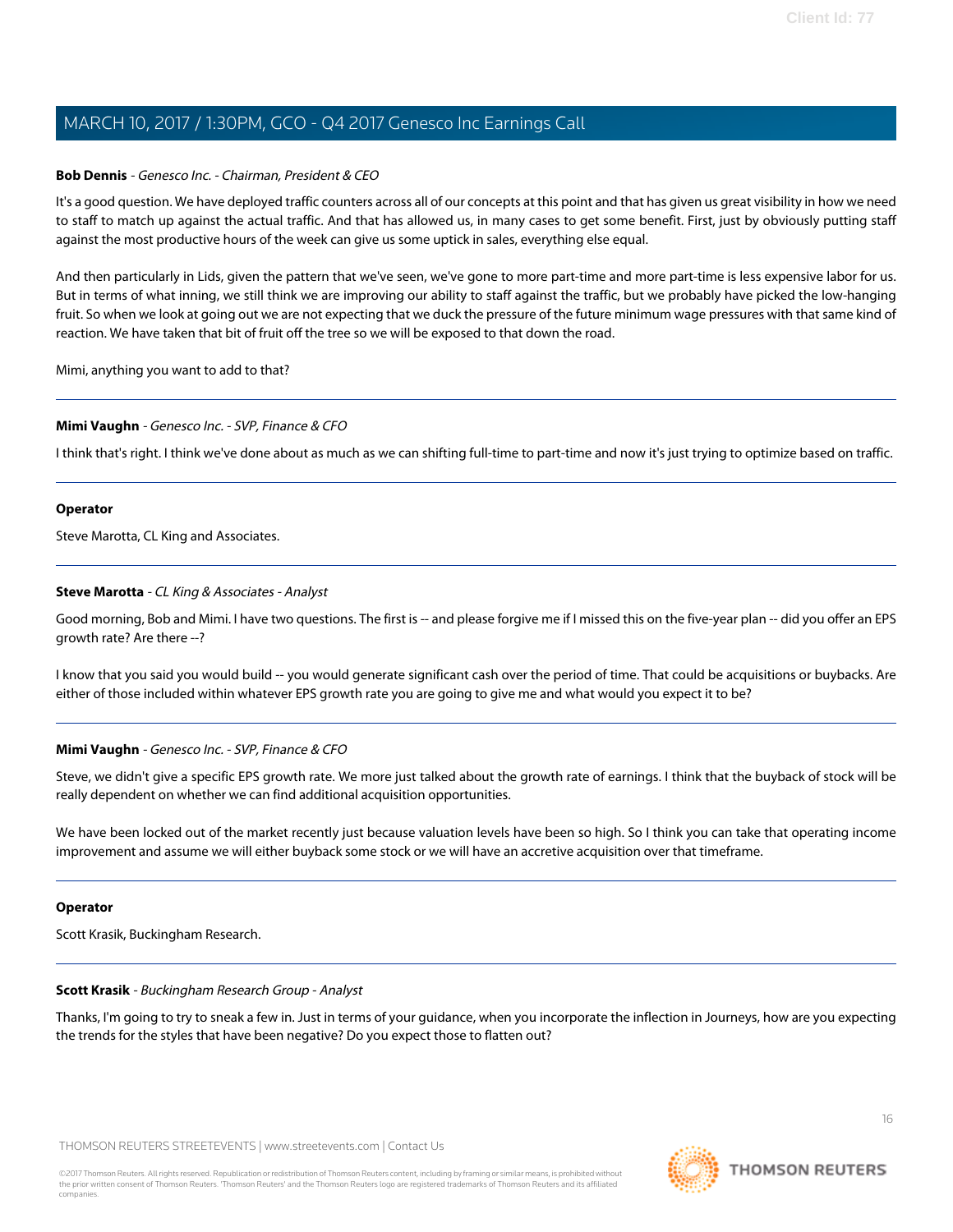Then on the CapEx plan, how much is for the Journeys DC and does any of that flow into fiscal 2019? Then just this credit chargeback issue. I had never heard about that so I'm just wondering how material that is and how that benefits you. Thanks so much.

#### **Bob Dennis** - Genesco Inc. - Chairman, President & CEO

Yes, I'll handle it. On the Journeys side, yes, we are expecting the brands that were the lead brands in the store to moderate their decline.

Our history -- brands just never go away or rarely go away in Journeys. They usually still have a presence. And don't think that these brands are sitting still and not figuring out how to adjust their assortment given what the trends are in the market. And we are working with them to try and help them get that done. So there's a lot of activity going on.

We just, in the very near term -- and in the near term we lack some visibility because of the crazy traffic trends because of tax and Easter coming up. We just haven't seen them moderate to the level that we had expected and hoped. And so that's why we're saying let's wait until we get into -- past all the offsets and into spring and see what really is happening here.

Chargebacks, Mimi?

#### **Mimi Vaughn** - Genesco Inc. - SVP, Finance & CFO

Let me answer about the CapEx for Journeys that we are talking about and then talk about chargebacks. But on CapEx, Scott, we have been spending about \$100 million in CapEx. This year the greater amount is really all due to the Journeys distribution center. And that should all be within the fiscal year because we need to finish that project before back to school and it's currently underway, so we anticipate we will do that.

On the credit card chargebacks, there was a shift in fraud liability to retailers that occurred in October a year ago. We made the decision not to implement the chip and signature readers, because we were rolling out new point-of-sale software and decided that it would be better to do that together. And we anticipated -- we actually forecasted a higher level of fraud.

That level of fraud came even higher, multiples higher, than we had expected and so it did impact our bottom line last year. I think we probably had somewhere in the neighborhood of \$4 million to \$5 million worth of expense from these chargebacks.

We've rolled out the readers in Journeys for the most part. We are working on finishing rolling them out for Lids and we will roll out for Johnston & Murphy as well and so we don't anticipate it will be an issue in the back part of this year, which is when most of our volume is done. So it was an issue for last year, but not for this fiscal year that we are in.

#### **Bob Dennis** - Genesco Inc. - Chairman, President & CEO

Just a little more on the DC, just to give a little color on the Company. Over the last four years or so we have built a new DC with a lot of capacity at Schuh and we have built a news DC with a lot of capacity at Lids. So this is -- short of having a major acquisition or anything, this sets our DC capacity up for the future quite nicely, including investments in all of the DCs for very efficient operation against the e-commerce business, which is an important part given some of the things that I cited earlier on this call.

So we are excited by getting this last project done and we're excited for what it will mean in terms of being able to run an efficient e-commerce operation.

#### **Operator**

That concludes our question-and-answer session for today's call. I will now turn the call back over to Mr. Dennis for closing remarks.

THOMSON REUTERS STREETEVENTS | [www.streetevents.com](http://www.streetevents.com) | [Contact Us](http://www010.streetevents.com/contact.asp)